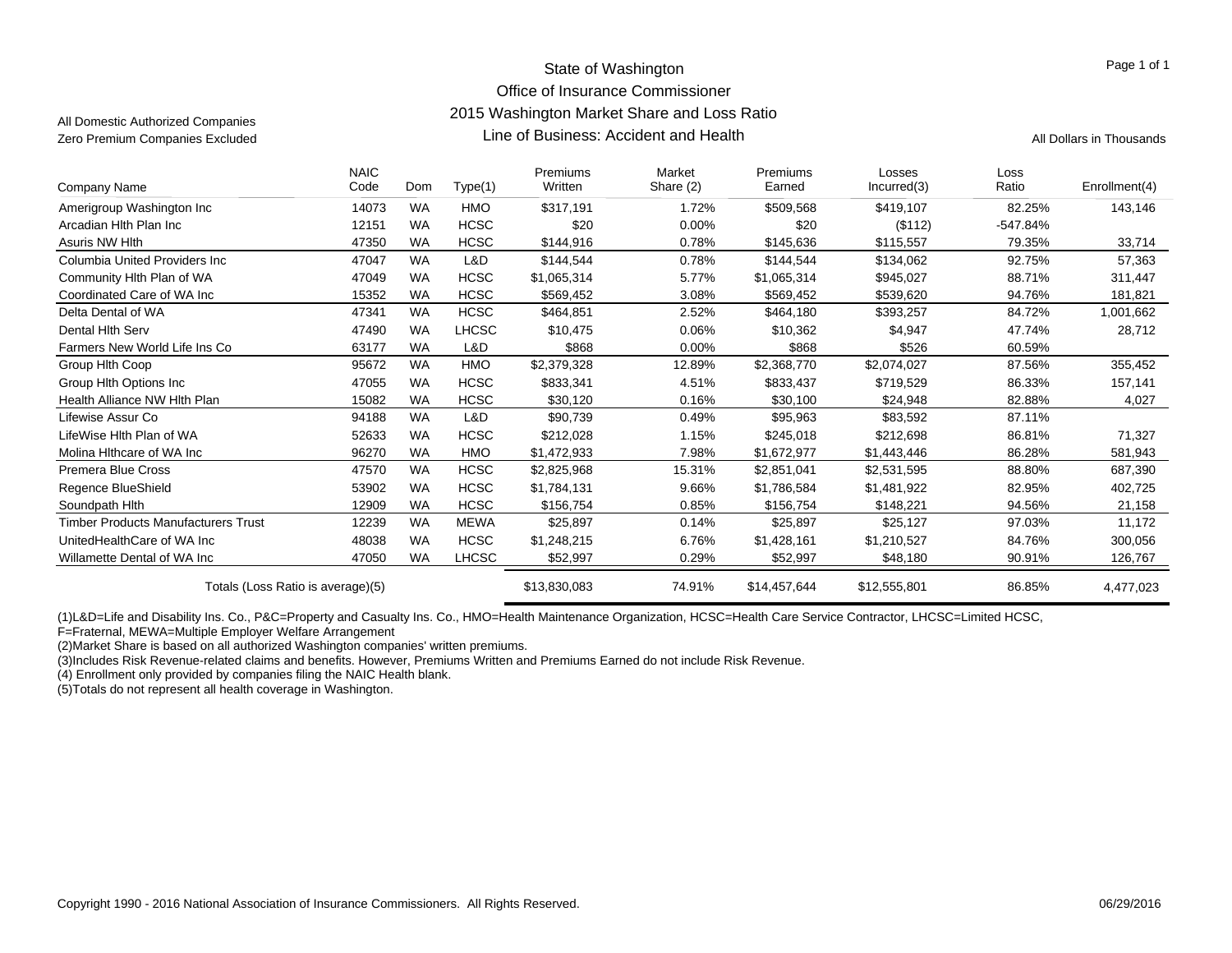#### Company Name NAICCode Ordinary Credit Group Industrial Total MarketShare(1) Domm Ordinary Credit Group Industrial Total Share(1) State of Washington Office of Insurance Commissioner2015 Washington Market Share Line of Business: Life - AnnuitiesAll Domestic Authorized Companies Zero Premium Companies Excluded **All Dollars in Thousands** Line of Business: Life - Annuities All Dollars in Thousands Page 1 of 1 Farmers New World Life Ins Co **63177 WA** \$1,997 \$0 \$0 \$0 \$1,997 \$0 \$1,997 0.04% North Coast Life Ins Co **67059 WA** \$207 \$0 \$0 \$207 \$207 \$207 \$207 0.00% Western United Life Assur Co **851 Concern Concern Concern Assume Assaure Concern Assume Assume Assume Assume Assume Assume Assume Assume Assume Assume Assume Assume Assume Assume Assume Assume Assume Assume Assume Assume A** Totals\$61,496 \$61,496 \$0 \$0 \$0 \$0 \$61,496 \$1.31%

(1)Market Share is based on all authorized Washington companies' written premiums.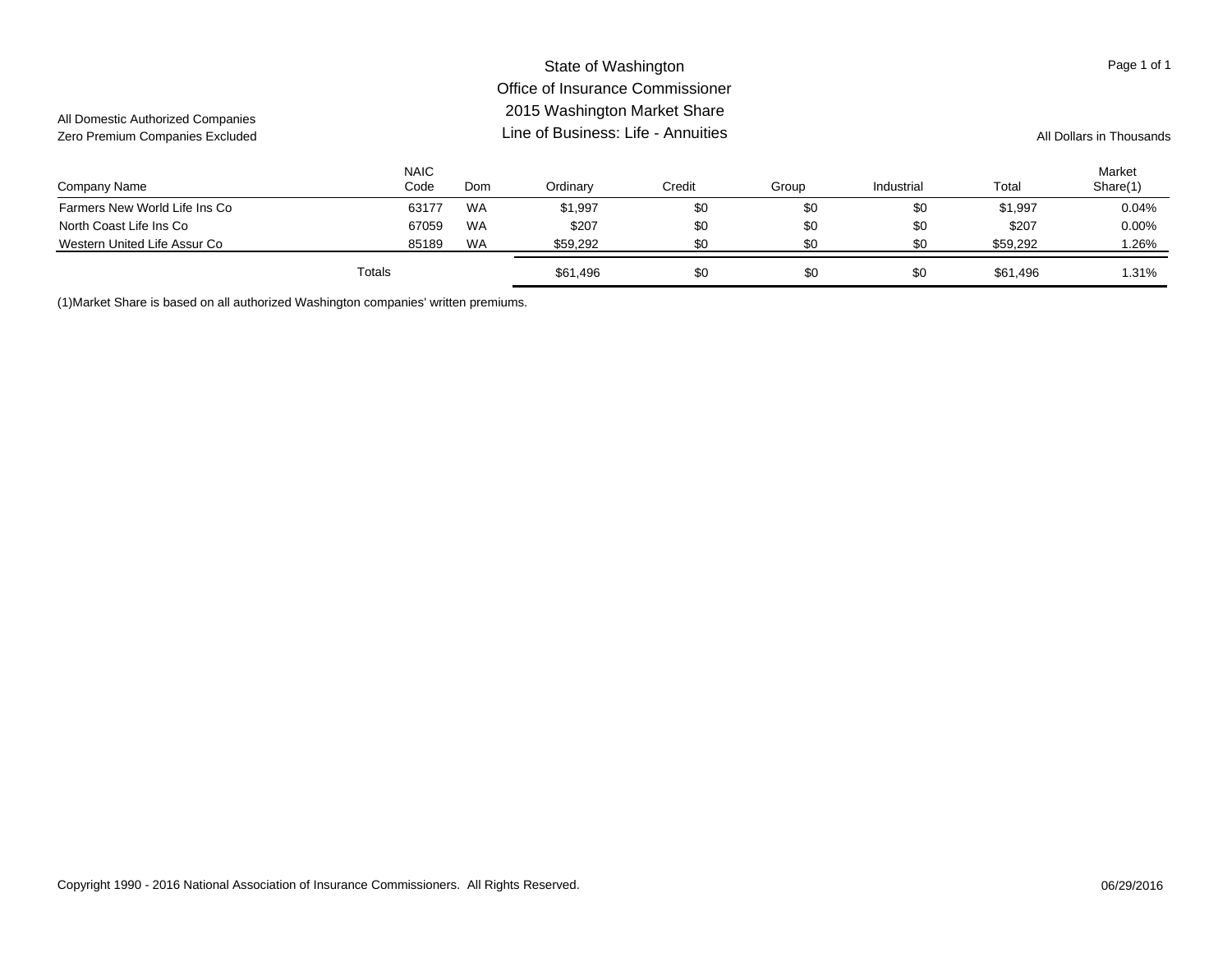#### Company Name NAICCode Ordinary Credit Group Industrial Total Market Domm Ordinary Credit Group Industrial Total Share(1) State of Washington Office of Insurance Commissioner2015 Washington Market Share Line of Business: Life - Life InsuranceAll Domestic Authorized Companies Zero Premium Companies Excluded **All Dollars in Thousands Line of Business: Life - Life Insurance** All Dollars in Thousands Page 1 of 1 Farmers New World Life Ins Co **63177 WA** \$36,578 \$0 \$0 \$36,578 \$0 \$36,578 1.56% Parmers New World Life Ins Co Lifewise Assur Co 94188 WA \$29 \$0 (\$981) \$0 (\$952) (0.04)% North Coast Life Ins Co **67059 WA** \$236 \$0 \$0 \$0 \$236 \$0 \$236 0.01% Western United Life Assur Co **85189 WA** \$243 \$0 \$0 \$243 \$0 \$243 0.01% Totals\$ \$37,085 \$0 (\$981) \$0 \$36,104 1.54%

(1)Market Share is based on all authorized Washington companies' written premiums.